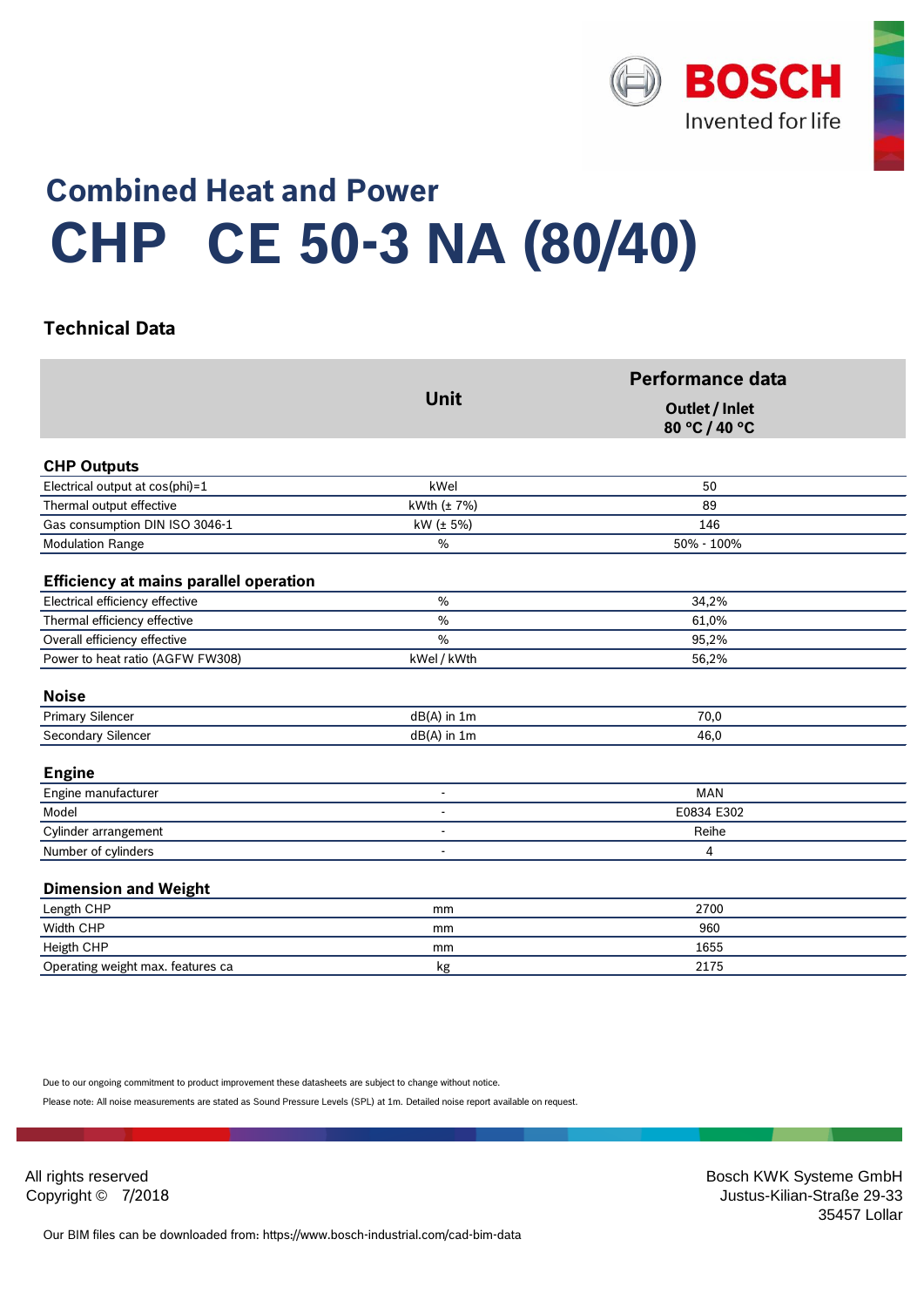

# **Combined Heat and Power CE 50-3 NA (80/60) CHP**

### <sup>0</sup> **Technical Data**

|                                               | <b>Unit</b>     | Performance data                |  |
|-----------------------------------------------|-----------------|---------------------------------|--|
|                                               |                 | Outlet / Inlet<br>80 °C / 60 °C |  |
| <b>CHP Outputs</b>                            |                 |                                 |  |
| Electrical output at cos(phi)=1               | kWel            | 50                              |  |
| Thermal output effective                      | kWth $(\pm 7%)$ | 82                              |  |
| Gas consumption DIN ISO 3046-1                | kW (± 5%)       | 146                             |  |
| <b>Modulation Range</b>                       | %               | 50% - 100%                      |  |
| <b>Efficiency at mains parallel operation</b> |                 |                                 |  |
| Electrical efficiency effective               | %               | 34,2%                           |  |
| Thermal efficiency effective                  | $\frac{0}{0}$   | 55,8%                           |  |
| Overall efficiency effective                  | $\frac{0}{0}$   | 90,0%                           |  |
| Power to heat ratio (AGFW FW308)              | kWel / kWth     | 61,3%                           |  |
| <b>Noise</b>                                  |                 |                                 |  |
| <b>Primary Silencer</b>                       | dB(A) in 1m     | 70,0                            |  |
| Secondary Silencer                            | $dB(A)$ in 1m   | 46,0                            |  |
| <b>Engine</b>                                 |                 |                                 |  |
| Engine manufacturer                           | $\overline{a}$  | <b>MAN</b>                      |  |
| Model                                         |                 | E0834 E302                      |  |
| Cylinder arrangement                          |                 | Reihe                           |  |
| Number of cylinders                           | $\overline{a}$  | 4                               |  |
| <b>Dimension and Weight</b>                   |                 |                                 |  |
| Length CHP                                    | mm              | 2700                            |  |
| Width CHP                                     | mm              | 960                             |  |
| Heigth CHP                                    | mm              | 1655                            |  |
| Operating weight max. features ca             | kg              | 2175                            |  |

Due to our ongoing commitment to product improvement these datasheets are subject to change without notice.

17.1 Please note: All noise measurements are stated as Sound Pressure Levels (SPL) at 1m. Detailed noise report available on request.

All rights reserved **Bosch KWK Systeme GmbH** Bosch KWK Systeme GmbH Copyright © 7/2018 Justus-Kilian-Straße 29-33 the control of the control of the control of the control of the control of the control of the control of the control of the control of the control of the control of the control of the control of the control of the control

Our BIM files can be downloaded from: http://www.bosch-industrial.co.uk/downloads/bosch-bimstore.html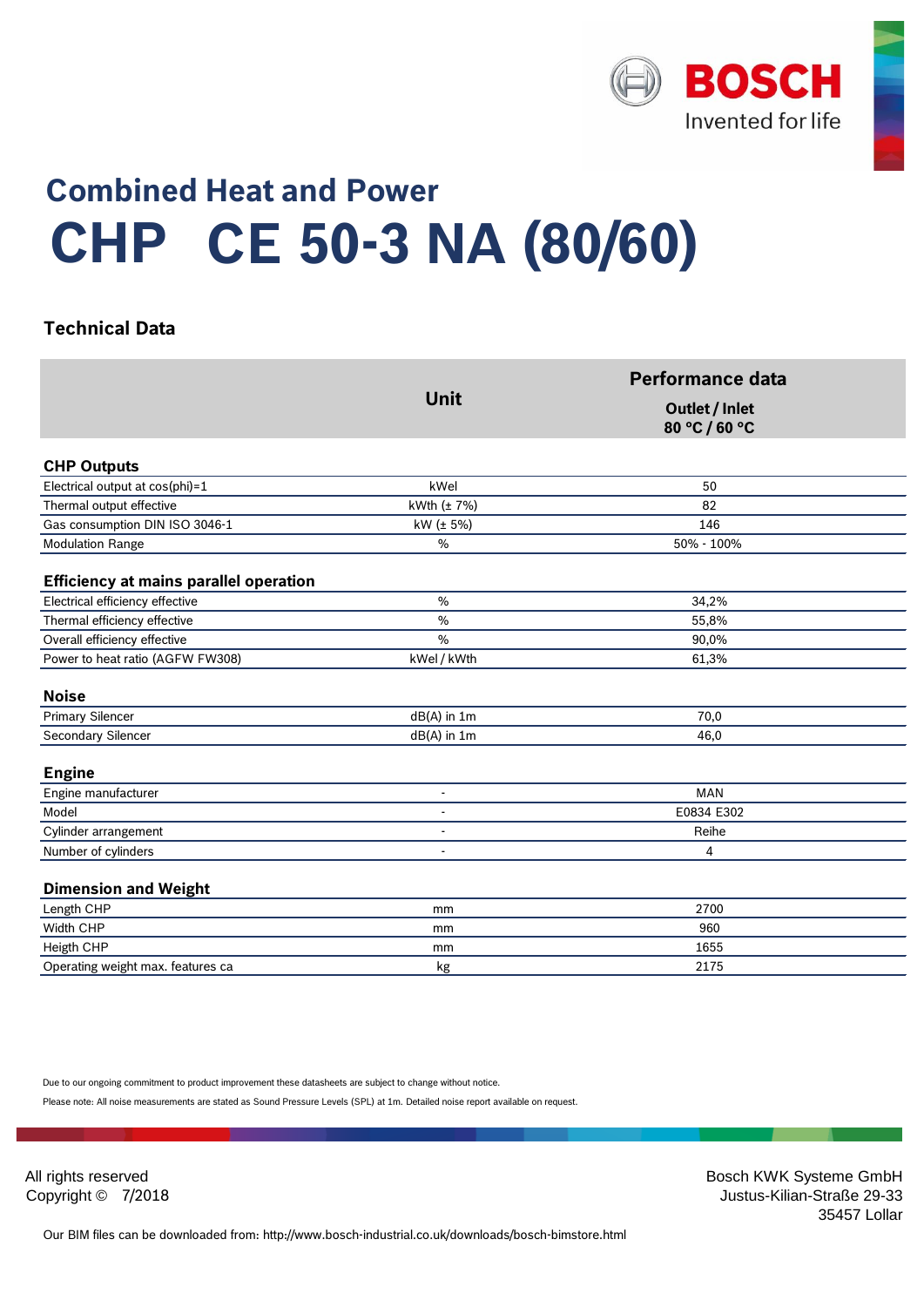

# **Combined Heat and Power CE 50-3 NA (90/70) CHP**

### <sup>0</sup> **Technical Data**

|                                               | <b>Unit</b>      | <b>Performance data</b><br>Outlet / Inlet<br>90 °C / 70 °C |
|-----------------------------------------------|------------------|------------------------------------------------------------|
|                                               |                  |                                                            |
| <b>CHP Outputs</b>                            |                  |                                                            |
| Electrical output at cos(phi)=1               | kWel             | 50                                                         |
| Thermal output effective                      | kWth $(\pm 7\%)$ | 79                                                         |
| Gas consumption DIN ISO 3046-1                | kW (± 5%)        | 146                                                        |
| <b>Modulation Range</b>                       | $\%$             | 50% - 100%                                                 |
| <b>Efficiency at mains parallel operation</b> |                  |                                                            |
| Electrical efficiency effective               | $\%$             | 34,2%                                                      |
| Thermal efficiency effective                  | $\frac{9}{0}$    | 54,1%                                                      |
| Overall efficiency effective                  | $\%$             | 88,3%                                                      |
| Power to heat ratio (AGFW FW308)              | kWel / kWth      | 63,3%                                                      |
| <b>Noise</b>                                  |                  |                                                            |
| Primary Silencer                              | dB(A) in 1m      | 70,0                                                       |
| Secondary Silencer                            | dB(A) in 1m      | 46,0                                                       |
| <b>Engine</b>                                 |                  |                                                            |
| Engine manufacturer                           | $\mathbf{r}$     | <b>MAN</b>                                                 |
| Model                                         |                  | E0834 E302                                                 |
| Cylinder arrangement                          |                  | Reihe                                                      |
| Number of cylinders                           |                  | 4                                                          |
| <b>Dimension and Weight</b>                   |                  |                                                            |
| Length CHP                                    | mm               | 2700                                                       |
| Width CHP                                     | mm               | 960                                                        |
| Heigth CHP                                    | mm               | 1655                                                       |
| Operating weight max. features ca             | kg               | 2175                                                       |

Due to our ongoing commitment to product improvement these datasheets are subject to change without notice.

17.1 Please note: All noise measurements are stated as Sound Pressure Levels (SPL) at 1m. Detailed noise report available on request.

All rights reserved **Bosch KWK Systeme GmbH** Bosch KWK Systeme GmbH Copyright © 7/2018 Justus-Kilian-Straße 29-33 the control of the control of the control of the control of the control of the control of the control of the control of the control of the control of the control of the control of the control of the control of the control

Our BIM files can be downloaded from: http://www.bosch-industrial.co.uk/downloads/bosch-bimstore.html